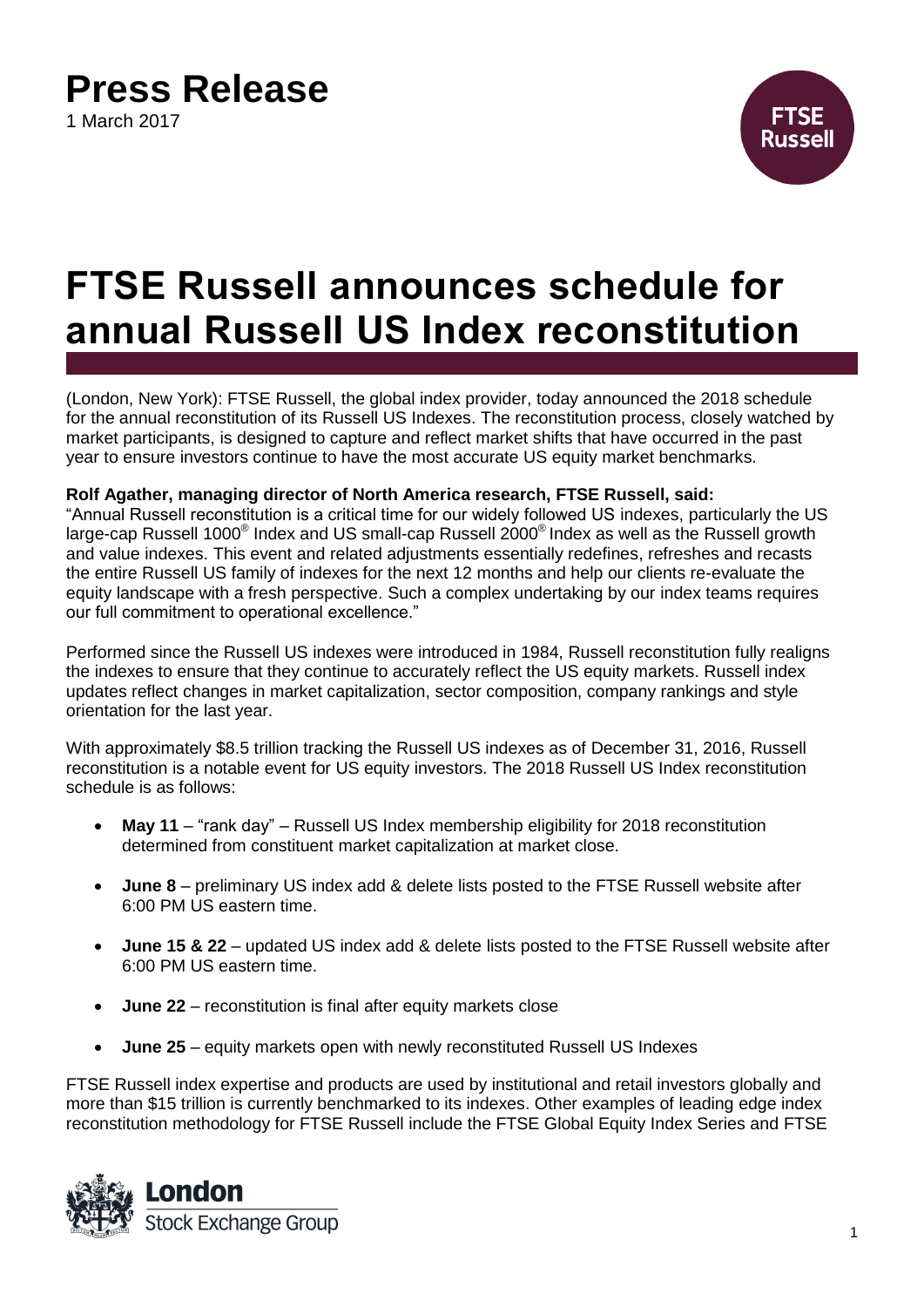## **Press Release**



UK Index Series quarterly reviews, which happened earlier this week, and the FTSE Annual Country Classification Review for global markets, which concludes each year in September.

A full summary of planned updates along with background information on reconstitution can be found on the reconstitution home page on [FTSE Russell.com.](http://www.ftserussell.com/research-insights/russell-reconstitution)

- Ends -

#### **For further information:**

**Media**

Tim Benedict + 1 212 314 1220; TBenedict@lseg.com ; [newsroom@lseg.com](mailto:newsroom@lseg.com)

**Notes to editors:**

#### **About FTSE Russell:**

FTSE Russell is a leading global provider creating and managing a wide range of indexes, data and analytic solutions to meet client needs across asset classes, style and strategies. Covering 98% of the investable market, FTSE Russell indexes offer a true picture of global markets, combined with the specialist knowledge gained from developing local benchmarks around the world.

FTSE Russell index expertise and products are used extensively by institutional and retail investors globally. More than \$15 trillion is currently benchmarked to FTSE Russell indexes. For over 30 years, leading asset owners, asset managers, ETF providers and investment banks have chosen FTSE Russell indexes to benchmark their investment performance and create investment funds, ETFs, structured products and index-based derivatives. FTSE Russell indexes also provide clients with tools for asset allocation, investment strategy analysis and risk management.

A core set of universal principles guides FTSE Russell index design and management: a transparent rules-based methodology is informed by independent committees of leading market participants. FTSE Russell is focused on index innovation and customer partnership applying the highest industry standards and embracing the IOSCO Principles. FTSE Russell is wholly owned by the London Stock Exchange Group.

For more information, visit [www.ftserussell.com.](http://www.ftserussell.com/)

©2018 London Stock Exchange Group plc and its applicable group undertakings (the "LSE Group"). The LSE Group includes (1) FTSE International Limited ("FTSE"), (2)<br>Frank Russell Company ("Russell"), (3) FTSE TMX Global Debt

FTSE Russell® is a trading name of FTSE, Russell, FTSE TMX and MTS Next Limited. "FTSE $^{\mathbb{P}n}$ , "Russell®", "FTSE Russell®", "MTS®", "FTSE TMX®", "FTSE4Good®" and "ICB®" and all other trademarks and service marks used herein (whether registered or unregistered) are trade marks and/or service marks owned or licensed by the applicable<br>member of the LSE Group or their respective licensors and

*All information is provided for information purposes only. Every effort is made to ensure that all information given in this publication is accurate, but no responsibility or*  liability can be accepted by any member of the LSE Group nor their respective directors, officers, employees, partners or licensors for any errors or for any loss from use of<br>this publication or any of the information or d

No member of the LSE Group nor their respective directors, officers, employees, partners or licensors make any claim, prediction, warranty or representation whatsoever,<br>expressly or impliedly, either as to the results to b *which they might be put.* 

No member of the LSE Group nor their respective directors, officers, employees, partners or licensors provide investment advice and nothing in this communication should<br>be taken as constituting financial or investment advi *representation regarding the advisability of investing in any asset. A decision to invest in any such asset should not be made in reliance on any information herein. Indexes*